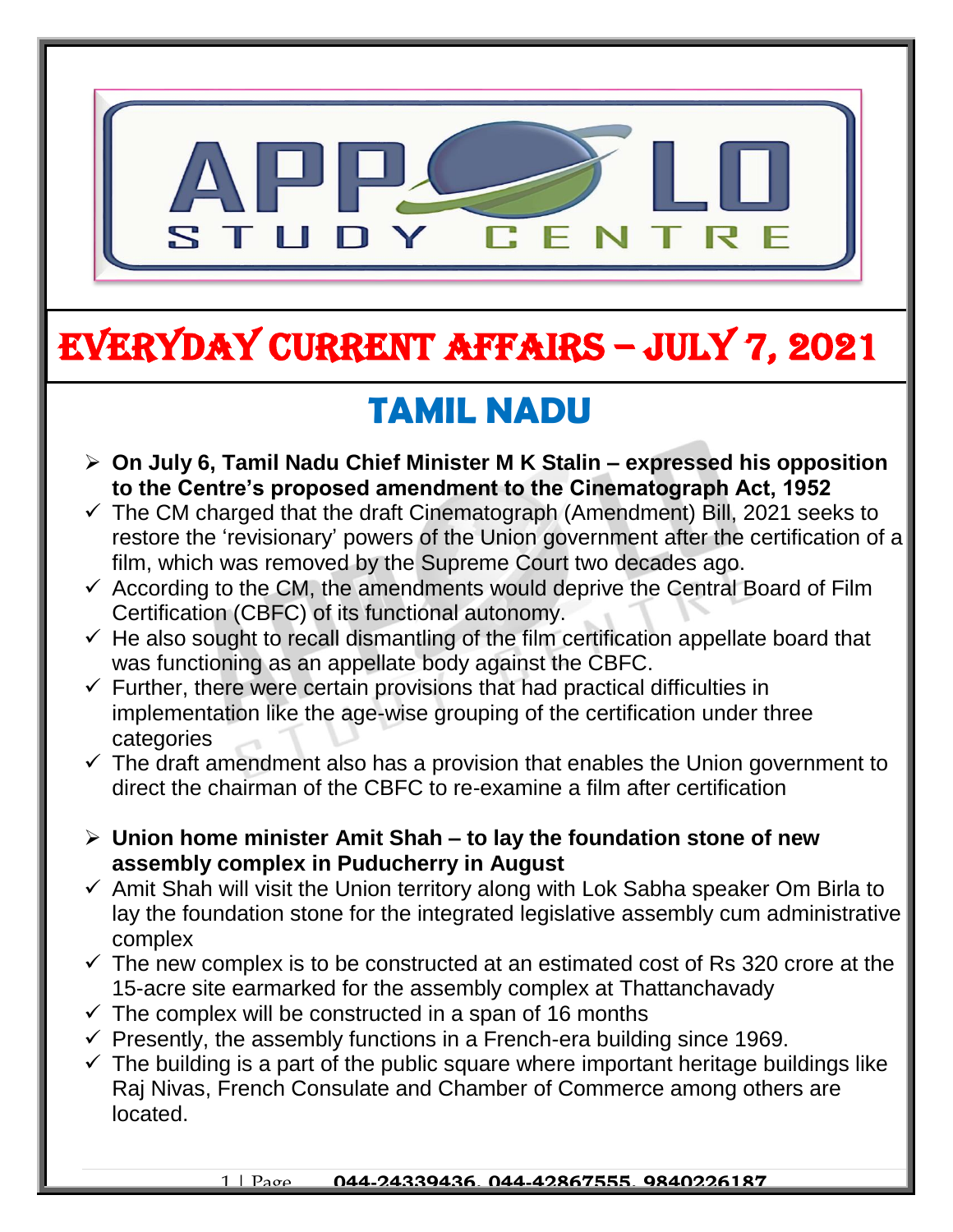### **NATIONAL**

 **On July 6, Union Education Minister Ramesh Pokhriyal 'Nishank' - launched the 'Financial Literacy Workbook' for Class 6 students.** 



- $\checkmark$  The book has been prepared by the Central Board of Secondary Education (CBSE) and the National Payments Corporation of India (NPCI).
- $\checkmark$  The book will be used in "Financial Literacy" subject offered as an elective subject for Class 6
- $\checkmark$  It has been designed to improve the student's knowledge in banking and payment areas
- $\checkmark$  The book seeks to educate the student about the origin of banking, the transition from coins to paper money, types of banks, and major operations and services carried out by banks
- $\checkmark$  The book has been divided into four units and covers crucial topics with regards to financial awareness
- $\checkmark$  It starts with basic financial concepts like currency Banking, Security, savings, and investments, UPI, RuPay Cards, Wallets, and covers evolved concepts such as IMPS, USSD, NACH, PoS, mPoS, QR Codes, and ATMs, etc
- $\checkmark$  NPCI is also been working on course content development with CBSE for Standard 7 and 8.
- **From July 1, the government – has announced the implementation of the new Tax Deducted at Source (TDS) rules**
- $\checkmark$  Under the new rules, non-filers of income tax return for past two financial years, whose tax deduction was Rs. 50,000 or more, will be levied higher taxation
- $\checkmark$  To check such non-filers, CBDT has introduced a new utility tool 'Compliance Check for Section 206AB & 206CCA' to ease the compliance burden of the tax deductor.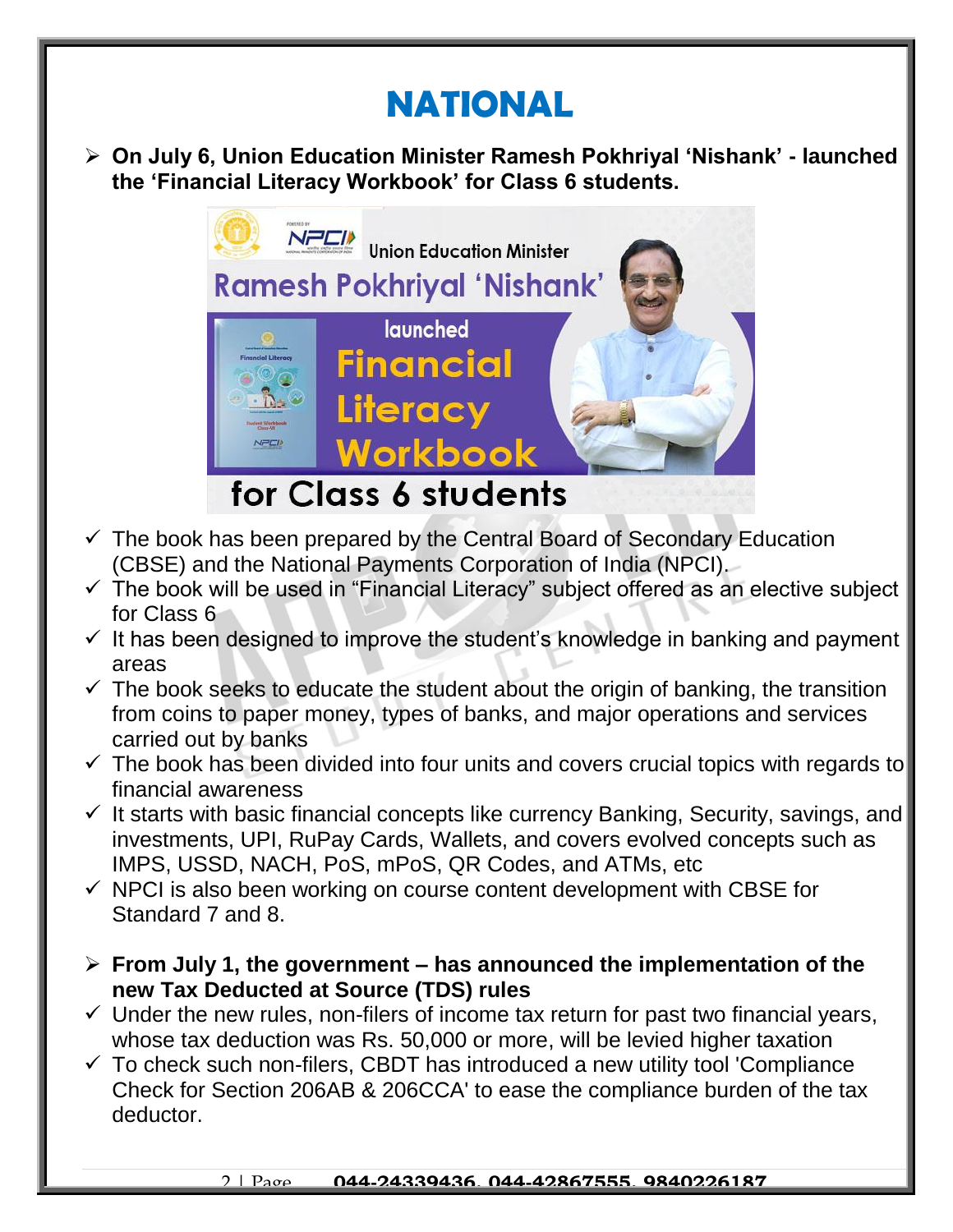- $\checkmark$  This functionality is already running through reporting portal of the income tax department
- $\checkmark$  For the people under this category, tax deducted at source (TDS) and tax collected at source (TCS) will be charged at double rate in force or at 5%.
- $\checkmark$  The new rules will be applicable to the deductions on resident payments including shareholder dividends and service payment to vendors rent.
- $\checkmark$  However, it will not be applicable on salary income (192), lottery(194B), horse race (194BB), PF (192A), trust income (194LBC), and on cash withdrawals (194N)
- $\checkmark$  Also, a higher rate of TDS will not be applicable in the case of NRI who does not have any permanent establishment in India
- **On the eve of GST's 4th anniversary on July 1, the Union Ministry of Finance – announced that it will issue certificates of appreciation to around 54,439 GST taxpayers, who filed returns 'on time' and ensure 'prompt' cash payment of the tax**
- $\checkmark$  More than 88% of these taxpayers are MSMEs, with micro (36%), small (41%) and medium enterprises (11%) involved in the supply of goods and services spread across the entire country
- $\checkmark$  The Goods and Services Tax Network (GSTN) will be sending out the certificates of appreciation to individual taxpayers by e-mail.
- $\checkmark$  More than 66 crore GST returns have been filed so far and lower tax rates have helped increase tax compliance, in general.
- $\checkmark$  GST revenues have steadily grown and have been above the Rs 1 lakh crore mark for eight consecutive months in a row till May 2021
- $\checkmark$  In a similar manner, the income tax department already sends out 'certificates of appreciation' to individual taxpayers in various categories on the basis of the level of taxes paid by them
- $\checkmark$  Under GST, a four-rate structure that exempts or imposes the lowest rate of 5% tax on essential items and a top rate of 28% on luxury cars is levied, while the other slabs of tax are 12% and 18%.
- $\checkmark$  GST had subsumed 17 local taxes such as excise duty, service tax and Value Added Tax (VAT) and 13 cesses.
- **On June 30, the Cabinet Committee on Economic Affairs (CCEA) - has approved the Rs 3.03 trillion Power Distribution Company (DISCOM) reform scheme.**
- $\checkmark$  Out of the total allocated amount, Centre's share will be about Rs 97,631 crore.
- $\checkmark$  The reforms-based result-linked power distribution sector scheme will be applicable till the year 2025-26
- $\checkmark$  Earlier, the details of the scheme was announced in the union budget presented this year by the Finance Minister Nirmala Sitharaman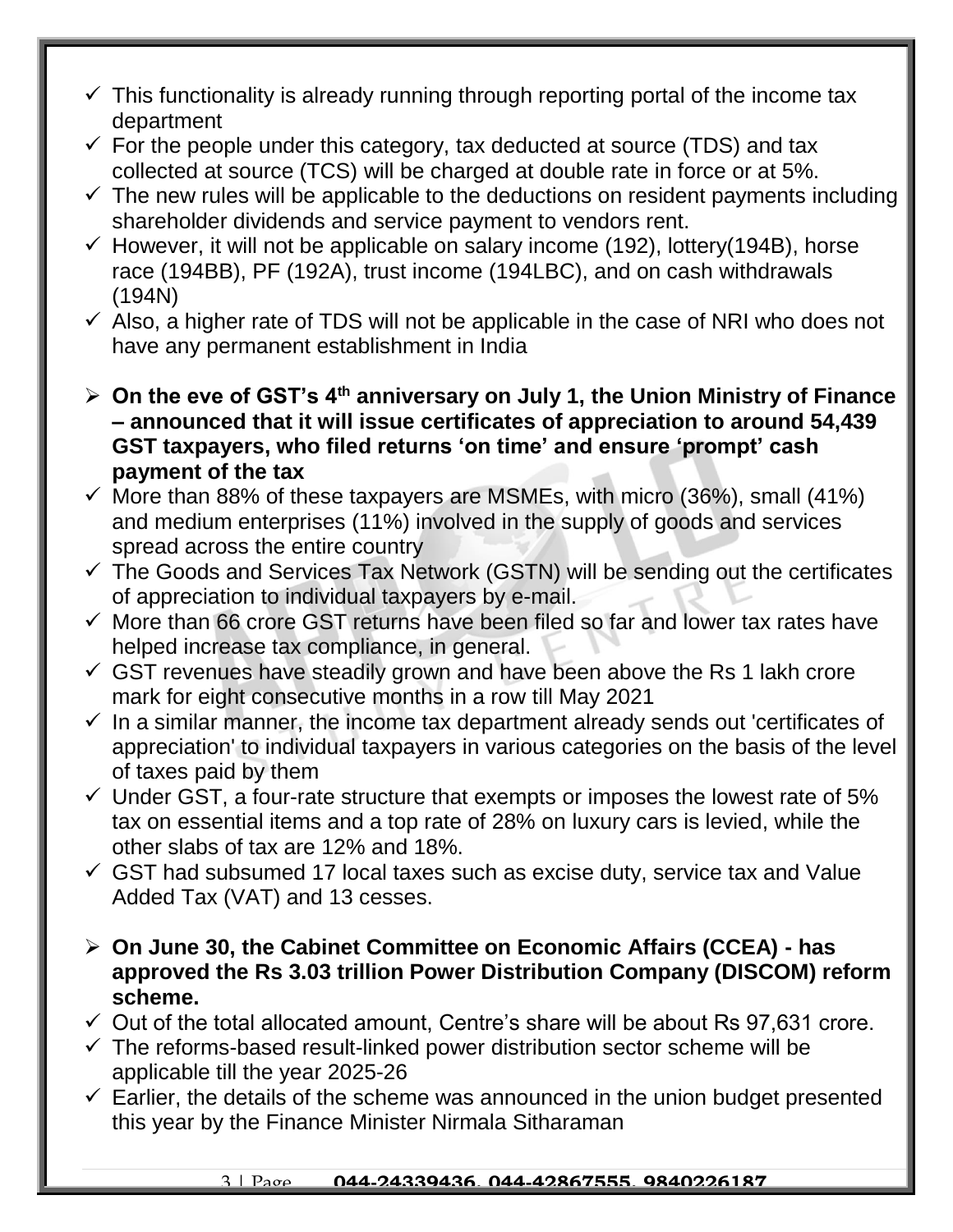- $\checkmark$  The new scheme seeks to subsume programmes such as the Integrated Power Development Scheme and the Deen Dayal Upadhyaya Gram Jyoti Yojana.
- $\checkmark$  State-run Power Finance Corporation (PFC) and Rural Electrification Corporation (REC) are nominated as nodal agencies for implementation of the scheme.
- $\checkmark$  The funds will be released to discoms subject to them meeting reform-related milestones and on achievement of basic minimum benchmarks
- $\checkmark$  The ambitious scheme aims to reduce India's average aggregate technical and commercial loss from the present level of 21.4% to 12-15%
- $\checkmark$  The scheme involves a compulsory smart metering ecosystem across the distribution sector—starting from electricity feeders to the consumer level, including in about 250 million households.
- $\checkmark$  Under the scheme, it is proposed to install approximately 10 crore prepaid Smart Meters by December, 2023 in the first phase
- $\checkmark$  Also, loss reduction measures such as separate feeders for agricultural and rural household consumption will be put in place.
- $\checkmark$  Power discoms are the weakest link in the electricity value chain with low collection, increase in power purchase costs, inadequate tariff hikes and subsidy disbursements, and mounting dues from government departments.

#### **APPOINTMENTS**

 **The Centre – has announced the appointment of new governors for eight states on July 6**

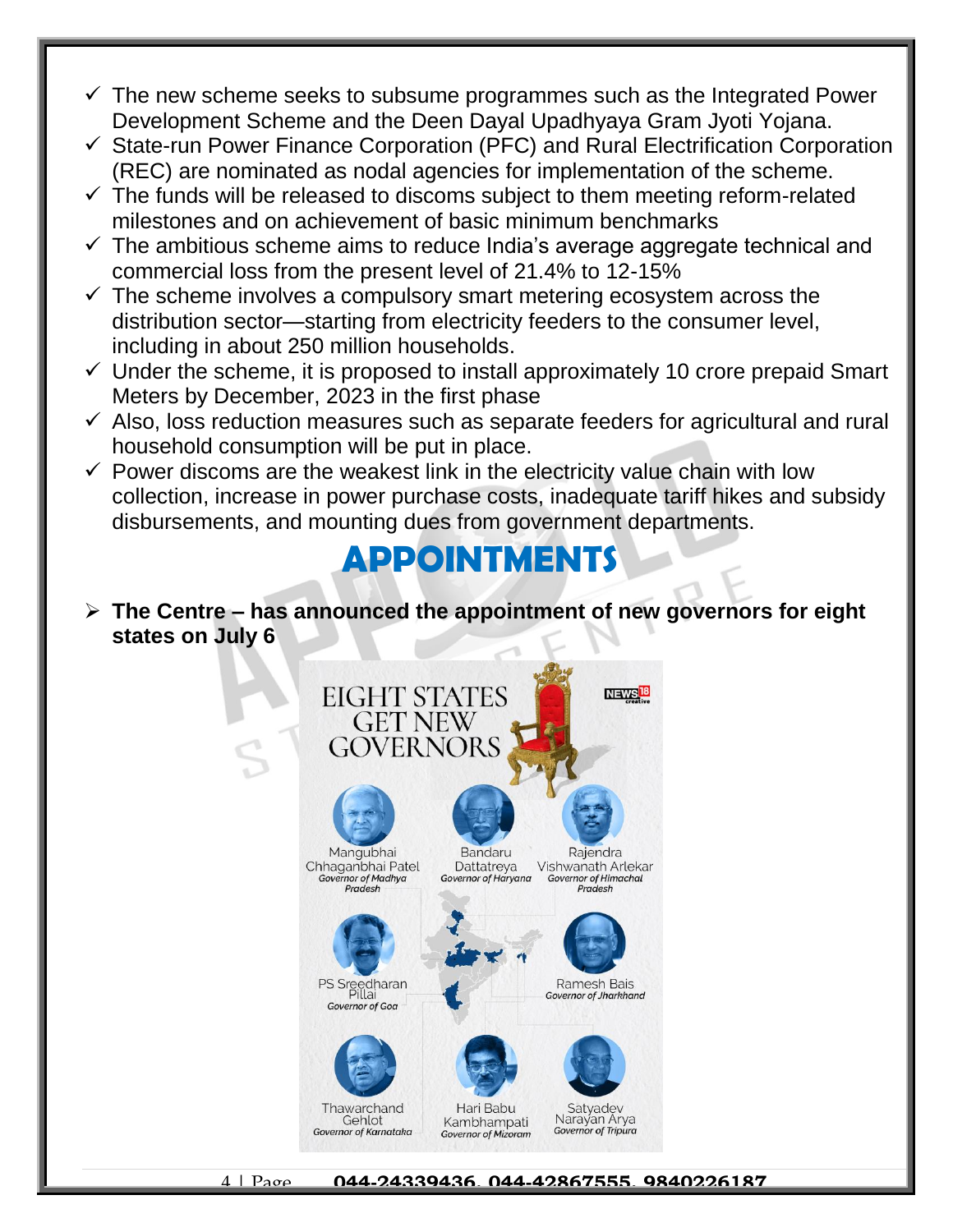- $\checkmark$  The appointment includes one of the seniormost BJP leader and social justice and empowerment minister Thaawarchand Gehlot, who has been designated as governor of Karnataka
- $\checkmark$  Gehlot will replace Vajubhai R Vala, who has been in office since September 2014, marking the second longest tenure after Khurshed Alam Khan
- $\checkmark$  The Governor of Mizoram PS Sreedharan Pillai has been appointed as the Governor of Goa, whereas, the Governor of Haryana Satyadev Narayan Arya will serve as Tripura Governor.
- $\checkmark$  Bandaru Dattatraya, Governor of Himachal Pradesh has been appointed as Governor of Haryana and Hari Babu Kambhampati will be Mizoram Governor.
- $\checkmark$  Ramesh Bais, Governor of Tripura, has been transferred and appointed as Governor of Jharkhand, in place of Draupadi Murmu
- $\checkmark$  Senior BJP leader and former Tribal Affairs Minister in Gujarat, Mangubhai Chhaganbhai Patel and former Speaker of the Goa Assembly, Rajendra Vishwanath Arlekar are appointed as Governors of Madhya Pradesh and Himachal Pradesh respectively.
- $\checkmark$  Uttar Pradesh Governor Anandiben Patel was previously holding an additional charge of Madhya Pradesh
- $\checkmark$  These appointments will take effect from the dates they assume charge of their respective offices

#### **TAMILNADU'S REPRESENTATION IN ATHLETICS AT TOKYO OLYMPICS - REPORT**

- **Tamil Nadu – to send five athletes from the state for the Tokyo Olympics Games, out of the total 26-member athletics team announced**
- $\checkmark$  This is for the first time that five from the state have been named in the athletics squad
- $\checkmark$  Arokia Rajiv, Naganathan Pandi (both in men's 4x400m relay), Revathi Veeramani, Subha Venkatesan and S Dhanalakshmi (all in 4x400m mixed relay) are named in the athletics squad for the marquee event